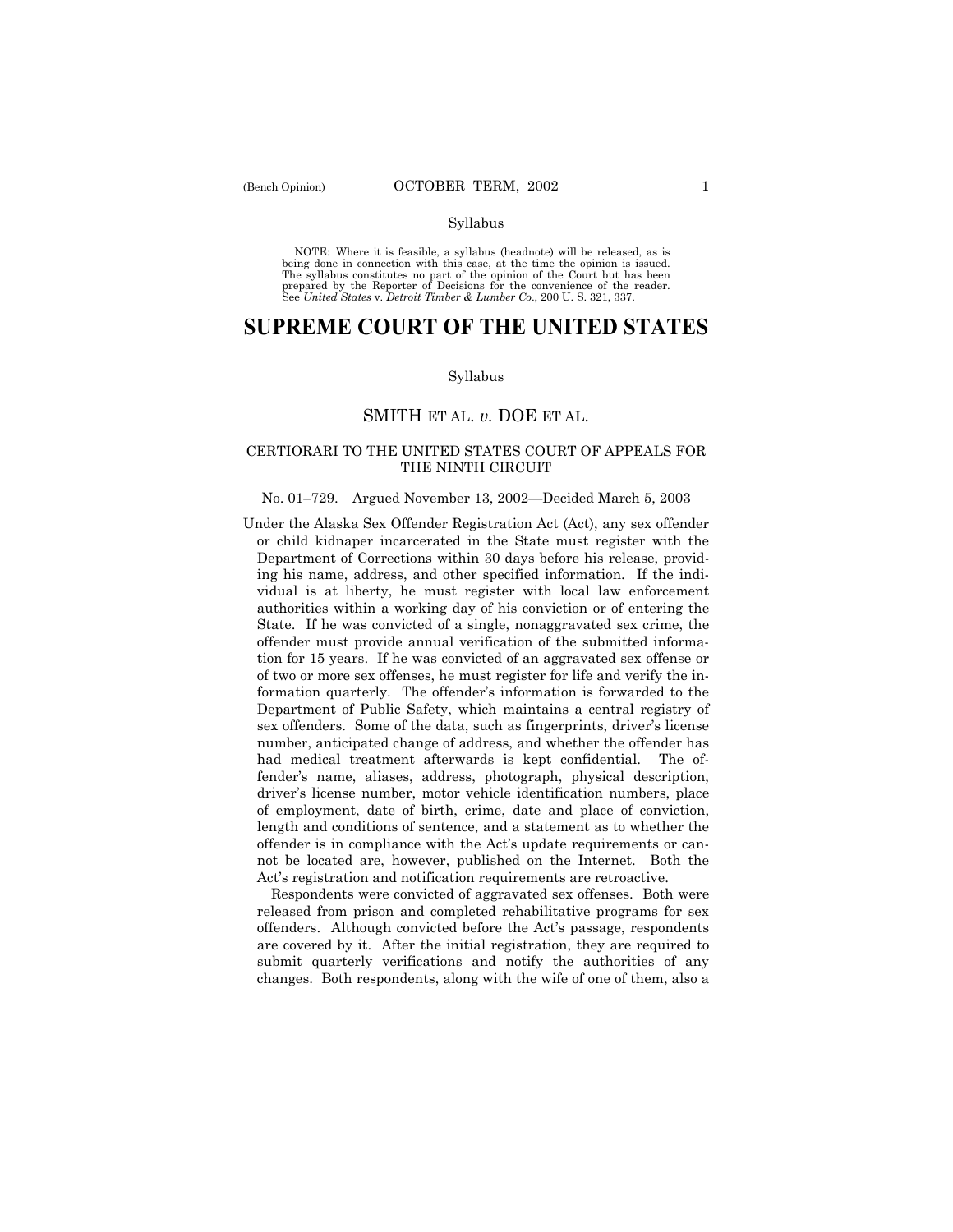respondent here, brought this action under 42 U. S. C. ß1983, seeking to declare the Act void as to them under, *inter alia*, the *Ex Post Facto* Clause, U. S. Const., Art. I, ß10, cl. 1. The District Court granted petitioners summary judgment. The Ninth Circuit disagreed in relevant part, holding that, because its effects were punitive, the Act violates the *Ex Post Facto* Clause.

*Held*: Because the Alaska Sex Offender Registration Act is nonpunitive, its retroactive application does not violate the *Ex Post Facto* Clause. Pp. 4-18.

(a) The determinative question is whether the legislature meant to establish "civil proceedings." *Kansas* v. *Hendricks*, 521 U.S. 346, 361. If the intention was to impose punishment, that ends the inquiry. If, however, the intention was to enact a regulatory scheme that is civil and nonpunitive, the Court must further examine whether the statutory scheme is so punitive either in purpose or effect as to negate the State's intention to deem it civil. *E.g., ibid.* Because the Court ordinarily defers to the legislature's stated intent, *id.,* at 361, only the clearest proof will suffice to override that intent and transform what has been denominated a civil remedy into a criminal penalty. See,  $e.g., ibid.$  Pp.  $4-5.$ 

(b) The Alaska Legislatureís intent was to create a civil, nonpunitive regime. The Court first considers the statute's text and structure, *Flemming* v. *Nestor*, 363 U. S. 603, 617, asking whether the legislature indicated either expressly or impliedly a preference for one label or the other, *Hudson* v. *United States,* 522 U. S. 93, 99. Here, the statutory text states the legislature's finding that sex offenders pose a high risk of reoffending, identifies protecting the public from sex offenders as the lawís primary interest, and declares that release of certain information about sex offenders to public agencies and the public will assist in protecting the public safety. This Court has already determined that an imposition of restrictive measures on sex offenders adjudged to be dangerous is a legitimate nonpunitive governmental objective. *Hendricks,* 521 U. S., at 363. Here, as in *Hendricks*, nothing on the statute's face suggests that the legislature sought to create anything other than a civil scheme designed to protect the public from harm. *Id.*, at 361. The contrary conclusion is not required by the Alaska Constitution's inclusion of the need to protect the public as one of the purposes of criminal administration. Where a legislative restriction is an incident of the State's power to protect the public health and safety, it will be considered as evidencing an intent to exercise that regulatory power, and not a purpose to add to the punishment. *E.g., Flemming* v. *Nestor,* 363 U. S. 603, 616. Other formal attributes of a legislative enactment, such as the manner of its codification or the enforcement procedures it establishes, are proba-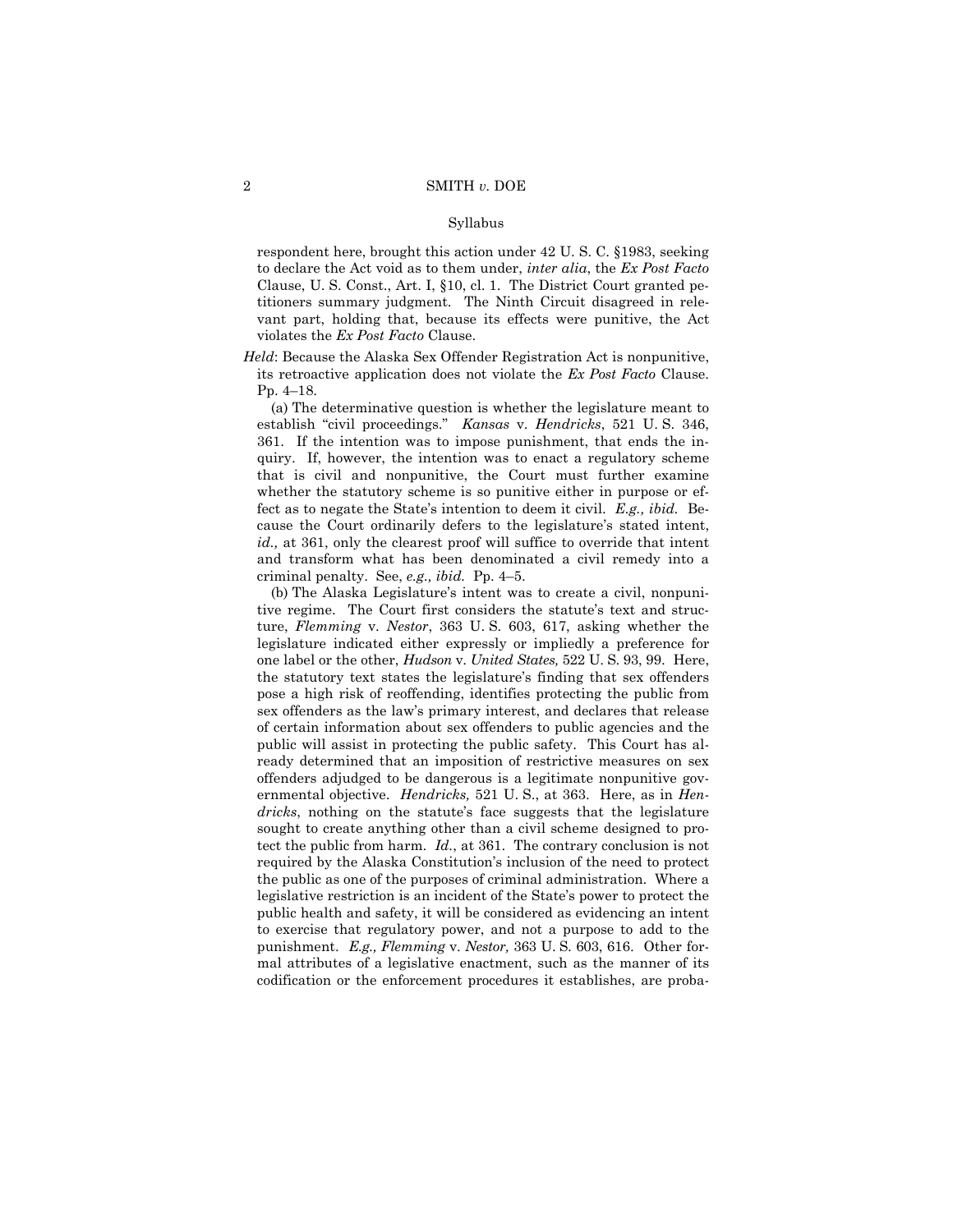tive of the legislature's intent, see, *e.g., Hendricks*, 521 U.S., at 361, but are open to debate in this case. The Act's notification provisions are codified in the Stateís Health, Safety, and Housing Code, confirming the conclusion that the statute was intended as a nonpunitive regulatory measure. Cf., *id.*, at 361. The fact that the Act's registration provisions are codified in the State's Code of Criminal Procedure is not dispositive, since a statute's location and labels do not by themselves transform a civil remedy into a criminal one. See *United States v. One Assortment of 89 Firearms, 465 U.S. 354, 364* $-$ 365, and n. 6. The Code of Criminal Procedure contains many other provisions that do not involve criminal punishment. The Court's conclusion is not altered by the fact that the Act's implementing procedural mechanisms require the trial court to inform the defendant of the Act's requirements and, if possible, the period of registration required. That conclusion is strengthened by the fact that, aside from the duty to register, the statute itself mandates no procedures. Instead, it vests the authority to promulgate implementing regulations with the Department of Public Safety, an agency charged with enforcing both criminal *and* civil regulatory laws. Also telling is the fact that the Act does not require the procedures adopted to contain any safeguards associated with the criminal process. By contemplating distinctly civil procedures, the legislature indicated clearly that it intended a civil, not a criminal, sanction. *United States v. Ursery*, 518 U. S. 267, 289. Pp. 5–9.

(c) Respondents cannot show, much less by the clearest proof, that the Act's effects negate Alaska's intention to establish a civil regulatory scheme. In analyzing the effects, the Court refers to the seven factors noted in *Kennedy* v. *Mendoza-Martinez*, 372 U.S. 144, 168– 169, as a useful framework. First, the regulatory scheme, in its necessary operation, has not been regarded in the Nation's history and traditions as a punishment. The fact that sex offender registration and notification statutes are of fairly recent origin suggests that the Act was not meant as a punitive measure, or, at least, that it did not involve a traditional means of punishing. Respondentsí argument that the Act, particularly its notification provisions, resembles shaming punishments of the colonial period is unpersuasive. In contrast to those punishments, the Act's stigma results not from public display for ridicule and shaming but from the dissemination of accurate information about a criminal record, most of which is already public. The fact that Alaska posts offender information on the Internet does not alter this conclusion. Second, the Act does not subject respondents to an affirmative disability or restraint. It imposes no physical restraint, and so does not resemble imprisonment, the paradigmatic affirmative disability or restraint. *Hudson,* 522 U. S., at 104. Moreover, its obli-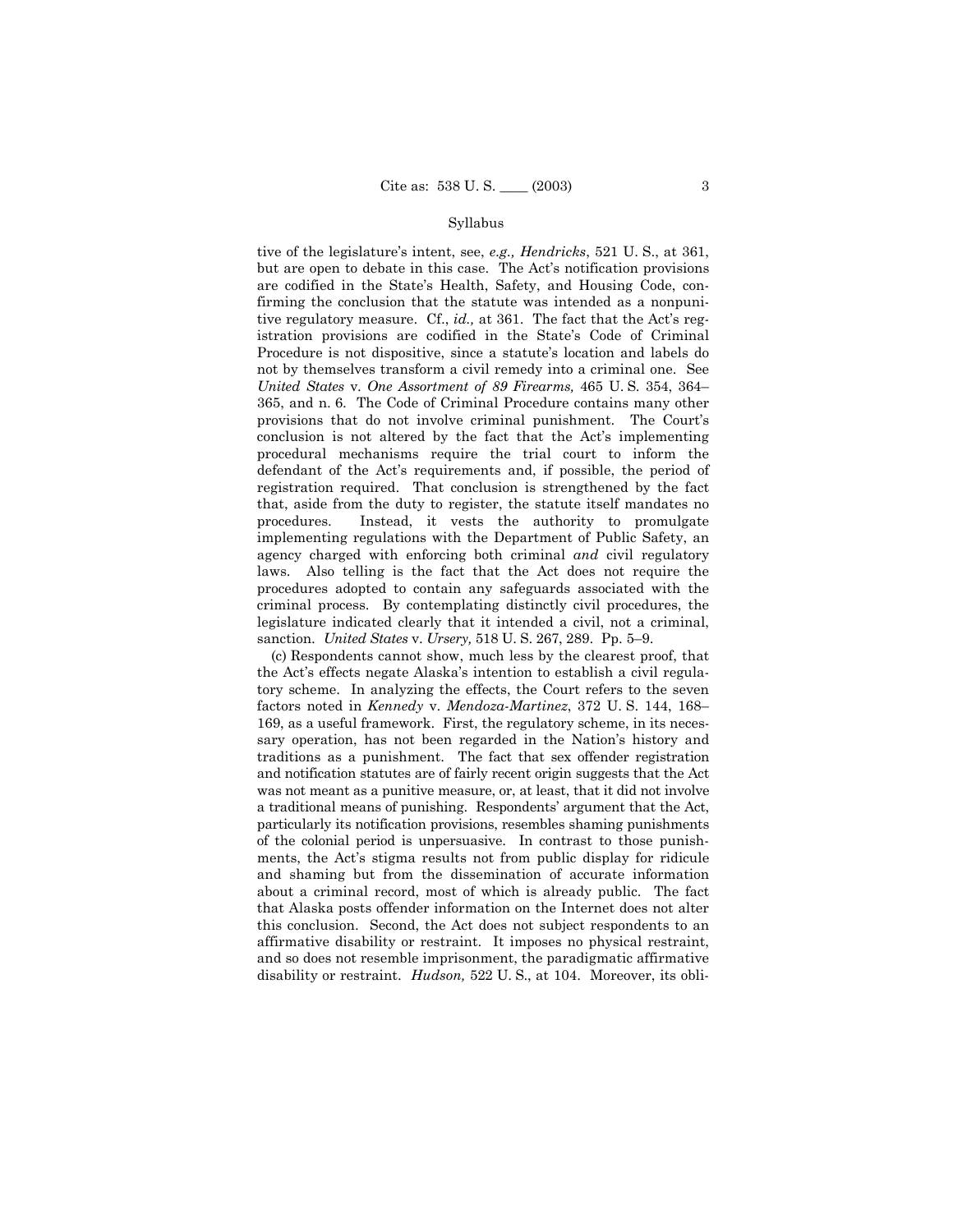gations are less harsh than the sanctions of occupational debarment, which the Court has held to be nonpunitive. See, *e.g., ibid.* Contrary to the Ninth Circuitís assertion, the record contains no evidence that the Act has led to substantial occupational or housing disadvantages for former sex offenders that would not have otherwise occurred. Also unavailing is that court's assertion that the periodic update requirement imposed an affirmative disability. The Act, on its face, does not require these updates to be made in person. The holding that the registration system is parallel to probation or supervised release is rejected because, in contrast to probationers and supervised releasees, offenders subject to the Act are free to move where they wish and to live and work as other citizens, with no supervision. While registrants must inform the authorities after they change their facial features, borrow a car, or seek psychiatric treatment, they are not required to seek permission to do so. Third, the Act does not promote the traditional aims of punishment. That it might deter future crimes is not dispositive. See, *e.g., Hudson, supra*, at 105. Moreover, the Ninth Circuit erred in concluding that the Act's registration obligations were retributive. While the Act does differentiate between individuals convicted of aggravated or multiple offenses and those convicted of a single nonaggravated offense, these broad categories and the reporting requirement's corresponding length are reasonably related to the danger of recidivism, and this is consistent with the regulatory objective. Fourth, the Act has a rational connection to a legitimate nonpunitive purpose, public safety, which is advanced by alerting the public to the risk of sex offenders in their community. That the Act may not be narrowly drawn to accomplish the stated purpose is not dispositive, since such imprecision does not suggest that the Act's nonpunitive purpose is a "sham or mere pretext.î *Hendricks, supra*, at 371 (KENNEDY, J., concurring). Fifth, the regulatory scheme is not excessive with respect to the Act's purpose. The State's determination to legislate with respect to convicted sex offenders as a class, rather than require individual determination of their dangerousness, does not render the Act punitive. See, *e.g., Hawker* v. *New York,* 170 U.S. 189, 197. *Hendricks, supra, at 357–368, 364, dis*tinguished. Moreover, the wide dissemination of offender information does not render the Act excessive, given the general mobility of the population. The question here is not whether the legislature has made the best choice possible to address the problem it seeks to remedy, but whether the regulatory means chosen are reasonable in light of the nonpunitive objective. The Act meets this standard. Finally, the two remaining *Mendoza-Martinez* factors—whether the regulation comes into play only on a finding of scienter and whether the behavior to which it applies is already a crime—are of little weight in